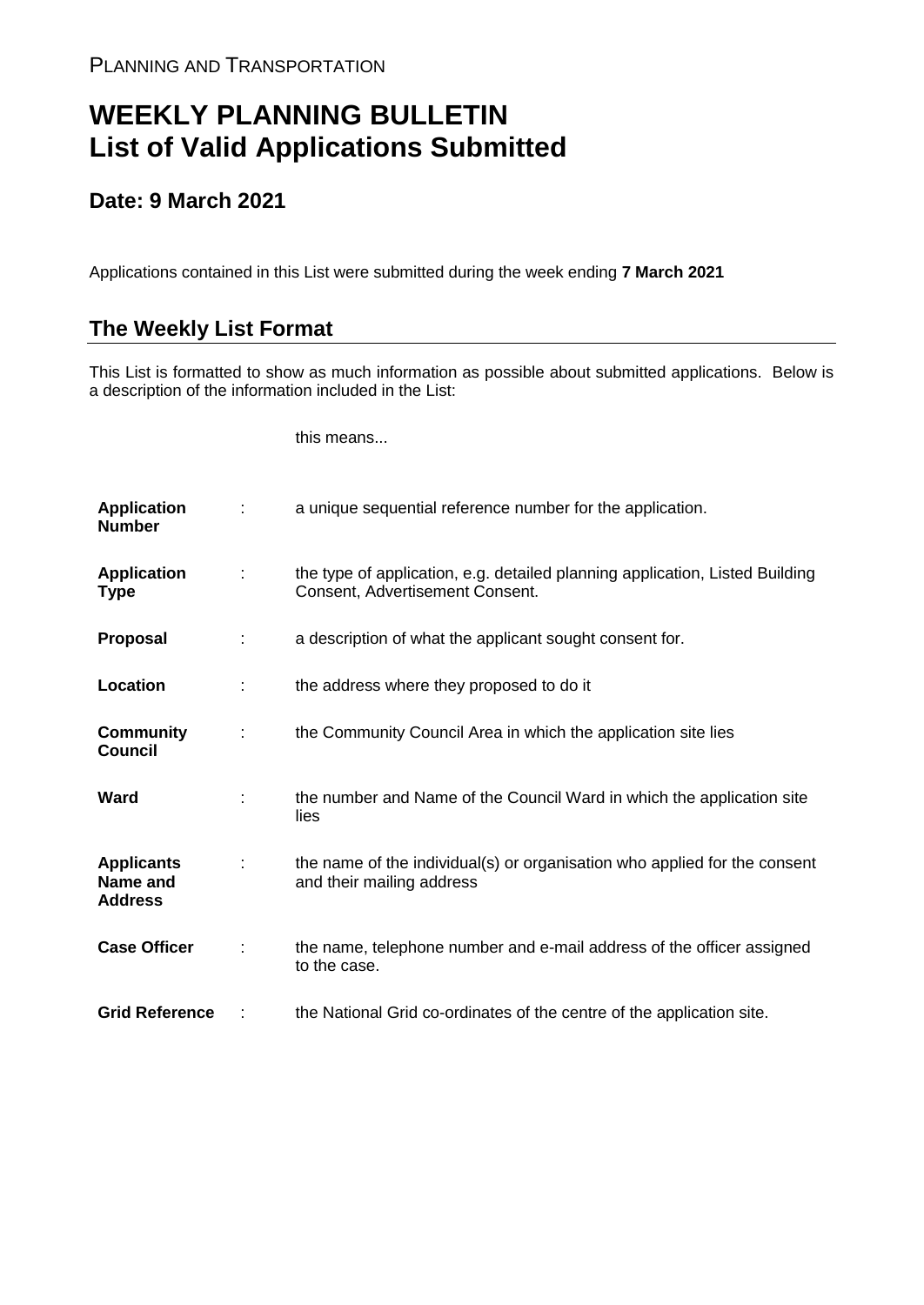| <b>Application No</b>                                                                                                                        | : P/20/0586/FUL Earliest Date of                                                                                                          | <b>Decision</b>                                                                                                                                                                                                                            | 30 March 2021                                                                                    |  |  |
|----------------------------------------------------------------------------------------------------------------------------------------------|-------------------------------------------------------------------------------------------------------------------------------------------|--------------------------------------------------------------------------------------------------------------------------------------------------------------------------------------------------------------------------------------------|--------------------------------------------------------------------------------------------------|--|--|
| <b>Application Type</b><br><b>Proposal</b>                                                                                                   | <b>Planning Permission</b>                                                                                                                |                                                                                                                                                                                                                                            | <b>Hierarchy Level</b><br>Local<br>Retrospective erection of extended plant room and car parking |  |  |
| Location<br><b>Community Council</b><br><b>Ward</b><br><b>Applicant</b><br><b>Agent</b>                                                      | <b>Blackness Area</b><br>ML5 1DB                                                                                                          | area<br>Paddockhall Blackness Linlithgow EH49 7LU<br>01 - Bo'ness and Blackness<br>Appaloosa Investments Ltd<br><b>John Russell Partnership</b><br>John Russell Anderson House Dundyvan Road Coatbridge<br>John Cooney (Tel. 01324 504705) |                                                                                                  |  |  |
| <b>Case Officer</b><br><b>Grid Reference</b>                                                                                                 | e-mail: john.cooney@falkirk.gov.uk<br>303612 678444<br>÷.<br>View the application details                                                 |                                                                                                                                                                                                                                            |                                                                                                  |  |  |
| <b>Application No</b>                                                                                                                        | P/21/0086/FUL                                                                                                                             | <b>Earliest Date of</b><br><b>Decision</b>                                                                                                                                                                                                 | 23 March 2021                                                                                    |  |  |
| <b>Application Type</b><br><b>Proposal</b><br><b>Location</b><br><b>Community Council</b><br><b>Ward</b><br><b>Applicant</b><br><b>Agent</b> | : Planning Permission<br><b>Erection of Memorial</b><br><b>Lower Braes</b><br>08 - Lower Braes<br>Mr William Allardyce                    |                                                                                                                                                                                                                                            | <b>Hierarchy Level</b><br>Local<br>Land To The West Of 27 Waverley Park Main Street Redding      |  |  |
| <b>Case Officer</b>                                                                                                                          | Kevin Brown (Tel. 01324 504701)<br>e-mail: kevin.brown@falkirk.gov.uk                                                                     |                                                                                                                                                                                                                                            |                                                                                                  |  |  |
| <b>Grid Reference</b>                                                                                                                        | 291769 678399<br>View the application details                                                                                             |                                                                                                                                                                                                                                            |                                                                                                  |  |  |
| <b>Application No</b>                                                                                                                        | : P/21/0090/FUL                                                                                                                           | <b>Earliest Date of</b><br><b>Decision</b>                                                                                                                                                                                                 | 6 April 2021                                                                                     |  |  |
| <b>Application Type</b><br><b>Proposal</b><br>Location<br><b>Community Council</b><br><b>Ward</b><br><b>Applicant</b><br><b>Agent</b>        | <b>Planning Permission</b><br><b>Erection of Outbuilding</b><br><b>Denny and District</b><br>03 - Denny and Banknock<br>Mr James Donnelly | 7 Drove Loan Crescent Head Of Muir Denny FK6 5LB                                                                                                                                                                                           | <b>Hierarchy Level</b><br>Local                                                                  |  |  |
| <b>Case Officer</b><br><b>Grid Reference</b>                                                                                                 | 281369 681097<br>View the application details                                                                                             | Stewart Robson (Tel. 01324 504720)<br>e-mail: stewart.robson@falkirk.gov.uk                                                                                                                                                                |                                                                                                  |  |  |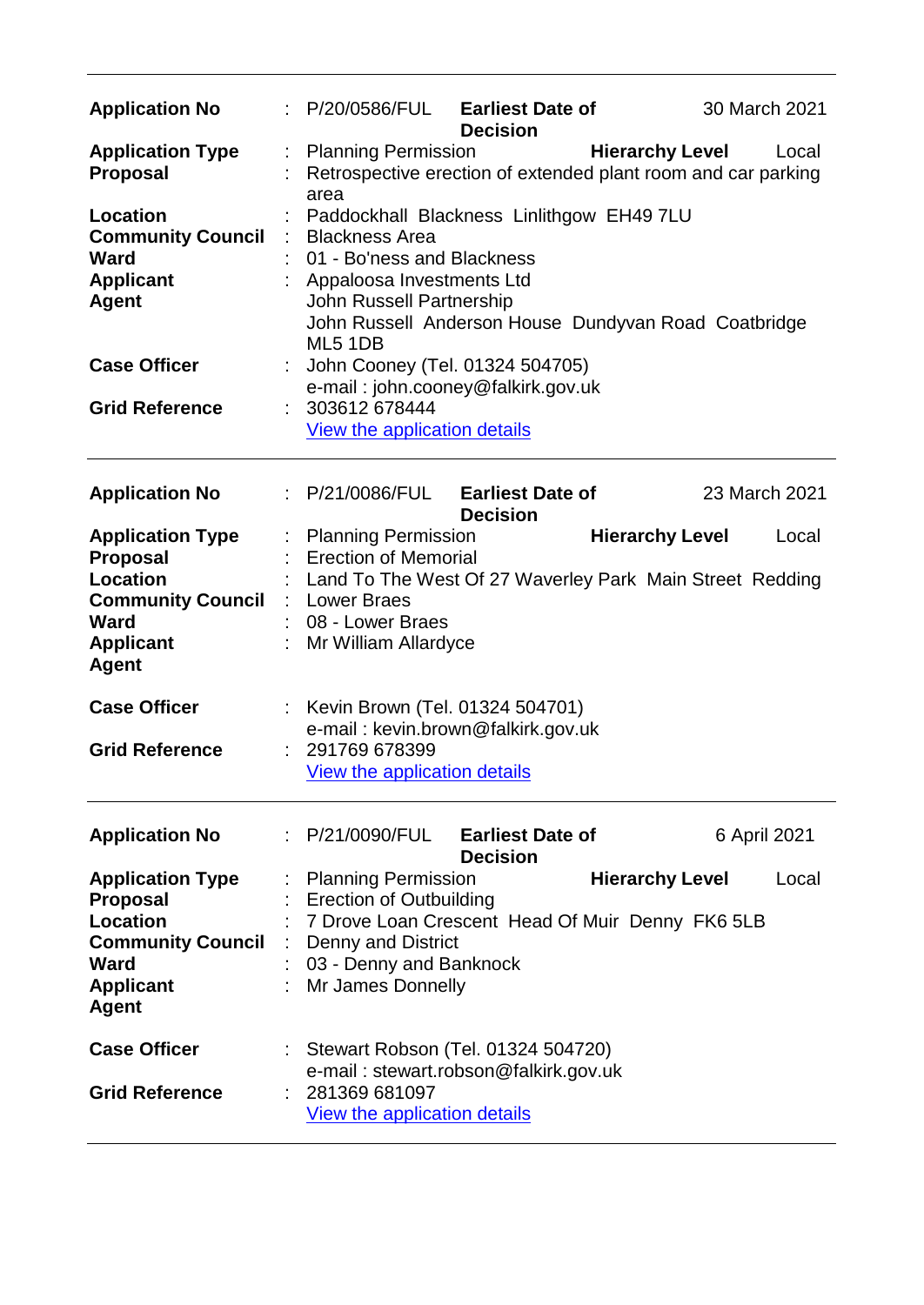| <b>Application No</b>                                                                                                                                                                        |                                                                                                                                                                                                  | P/21/0091/FUL Earliest Date of<br><b>Decision</b>                                                                                                                                                                           |                        | 6 April 2021             |
|----------------------------------------------------------------------------------------------------------------------------------------------------------------------------------------------|--------------------------------------------------------------------------------------------------------------------------------------------------------------------------------------------------|-----------------------------------------------------------------------------------------------------------------------------------------------------------------------------------------------------------------------------|------------------------|--------------------------|
| <b>Application Type</b><br><b>Proposal</b><br><b>Location</b><br><b>Community Council</b><br><b>Ward</b><br><b>Applicant</b><br><b>Agent</b>                                                 | <b>Planning Permission</b><br><b>Extension to Dwellinghouse</b><br><b>Brightons</b><br>09 - Upper Braes<br>Mr Jim Callaghan<br>Ayrshire KA3 6LA                                                  | 33 Randolph Crescent Brightons Falkirk FK2 0HA<br><b>PRYCE Architectural Consultants</b><br>John Pryce 8 Grougar Road Crookedholm Kilmarnock East                                                                           | <b>Hierarchy Level</b> | Local                    |
| <b>Case Officer</b><br><b>Grid Reference</b>                                                                                                                                                 | 292762 678007<br>View the application details                                                                                                                                                    | Stewart Robson (Tel. 01324 504720)<br>e-mail: stewart.robson@falkirk.gov.uk                                                                                                                                                 |                        |                          |
|                                                                                                                                                                                              |                                                                                                                                                                                                  |                                                                                                                                                                                                                             |                        |                          |
| <b>Application No</b>                                                                                                                                                                        | : P/21/0096/FUL                                                                                                                                                                                  | <b>Earliest Date of</b><br><b>Decision</b>                                                                                                                                                                                  |                        | 6 April 2021             |
| <b>Application Type</b><br><b>Proposal</b><br><b>Location</b><br><b>Community Council</b><br><b>Ward</b><br><b>Applicant</b><br><b>Agent</b><br><b>Case Officer</b><br><b>Grid Reference</b> | <b>Planning Permission</b><br><b>Extension to Dwellinghouse</b><br>05 - Bonnybridge and Larbert<br>Mr D Usher<br><b>IKG Architects</b><br>282747 680898<br><b>View the application details</b>   | Welscot 3 Bonnyview Gardens Bonnybridge FK4 1PW<br><b>Bonnybridge Community Council</b><br>Jain Gardner 21 Church Street Kilbarchan PA10 2JQ<br>Stewart Robson (Tel. 01324 504720)<br>e-mail: stewart.robson@falkirk.gov.uk | <b>Hierarchy Level</b> | Local                    |
| <b>Application No</b>                                                                                                                                                                        |                                                                                                                                                                                                  | P/21/0097/CPL Earliest Date of<br><b>Decision</b>                                                                                                                                                                           |                        | 8 March 2021             |
| <b>Application Type</b><br><b>Proposal</b><br><b>Location</b><br><b>Community Council</b><br><b>Ward</b><br><b>Applicant</b><br><b>Agent</b><br><b>Case Officer</b><br><b>Grid Reference</b> | Certificate of Lawful Use -<br>Proposed<br><b>Extension to Dwellinghouse</b><br>06 - Falkirk North<br>Mr Paul Young<br><b>SRG Design</b><br>290252 680129<br><b>View the application details</b> | 17 Livingstone Crescent Falkirk FK2 9BW<br>Grahamston, Middlefield and Westfield<br>Stuart Graham 31 Binney Wells Kirkcaldy KY1 2BE<br>Stewart Robson (Tel. 01324 504720)<br>e-mail: stewart.robson@falkirk.gov.uk          | <b>Hierarchy Level</b> | <b>Not</b><br>Applicable |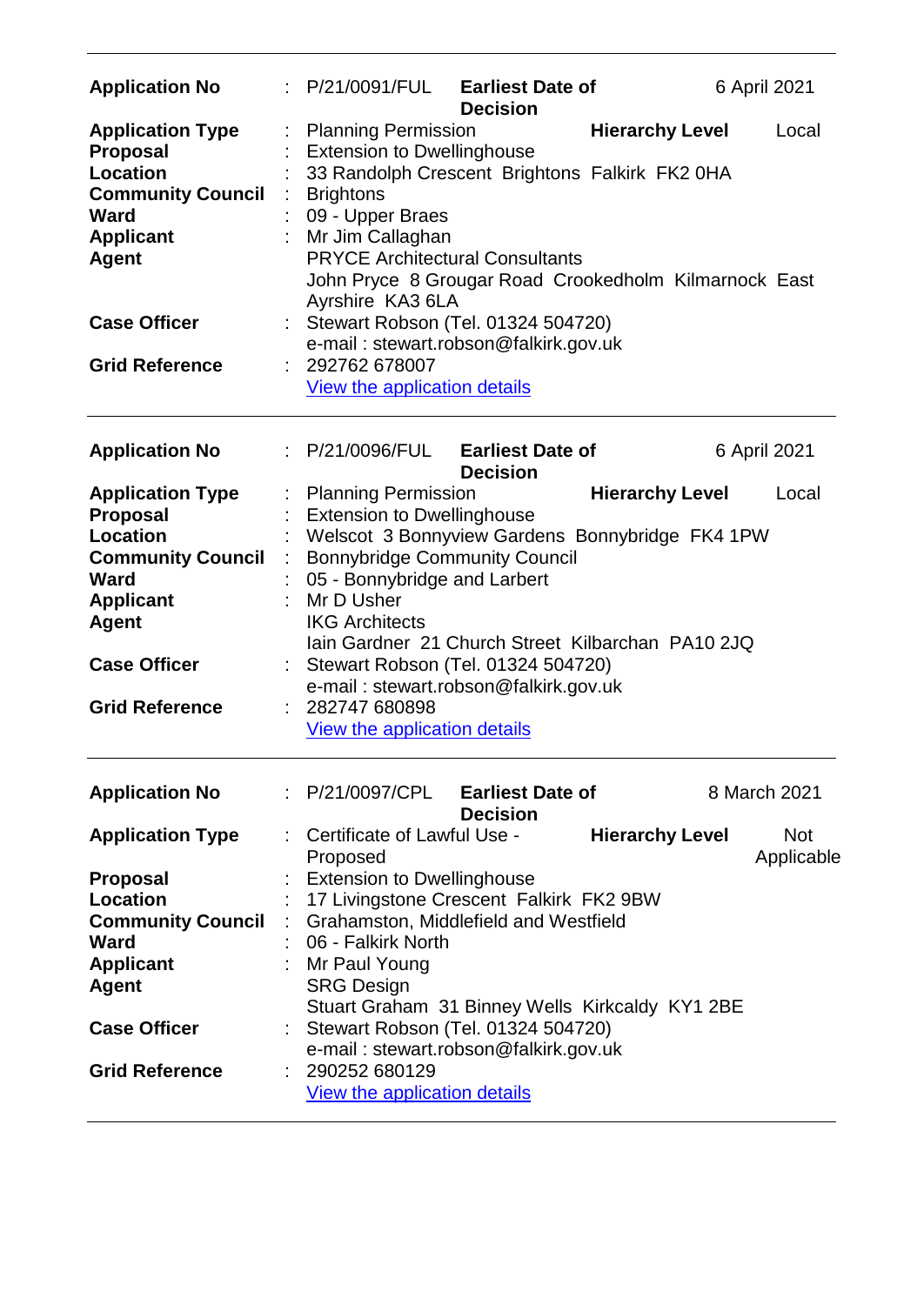| <b>Application No</b>                                                       |    | P/21/0100/ADV                                                                                                                                                     | <b>Earliest Date of</b><br><b>Decision</b> |                        | 23 March 2021            |
|-----------------------------------------------------------------------------|----|-------------------------------------------------------------------------------------------------------------------------------------------------------------------|--------------------------------------------|------------------------|--------------------------|
| <b>Application Type</b>                                                     | ÷. | <b>Advertisement Consent</b>                                                                                                                                      |                                            | <b>Hierarchy Level</b> | <b>Not</b><br>Applicable |
| <b>Proposal</b><br><b>Location</b>                                          |    | Display of Illuminated and Non-Illuminated Advertisements<br>Imperial Cars Of Swanwick Glensburgh Road Grangemouth<br>FK38XJ                                      |                                            |                        |                          |
| <b>Community Council</b><br><b>Ward</b><br><b>Applicant</b><br><b>Agent</b> |    | <b>Grangemouth Community Council</b><br>02 - Grangemouth<br>Cazzo Ltd<br><b>Henry Adams LLP</b><br>Rowan House Baffins Lane Chichester PO19 1UA                   |                                            |                        |                          |
| <b>Case Officer</b>                                                         |    | Julie Seidel (Tel. 01324 504880)<br>e-mail: julie.seidel@falkirk.gov.uk                                                                                           |                                            |                        |                          |
| <b>Grid Reference</b>                                                       |    | 291242 681547<br>View the application details                                                                                                                     |                                            |                        |                          |
| <b>Application No</b>                                                       |    | P/21/0102/FUL                                                                                                                                                     | <b>Earliest Date of</b><br><b>Decision</b> |                        | 6 April 2021             |
| <b>Application Type</b><br>Proposal<br><b>Location</b>                      |    | <b>Planning Permission</b><br>Installation of A/C Units and Fencing and Erection of Trolley Bay<br>Unit 23 & 24 Central Retail Park Falkirk FK1 1LW               |                                            | <b>Hierarchy Level</b> | Local                    |
| <b>Community Council</b><br><b>Ward</b>                                     |    | Grahamston, Middlefield and Westfield<br>06 - Falkirk North                                                                                                       |                                            |                        |                          |
| <b>Applicant</b><br><b>Agent</b>                                            |    | <b>Grantchester Developments (Falkirk) Limited</b><br><b>Burnett Planning &amp; Development Limited</b><br>Colin Burnett 7-10 Adam Street London England WC2N 6AA |                                            |                        |                          |
| <b>Case Officer</b>                                                         |    | Stephen McClure (Tel. 01324 504702)<br>e-mail: stephen.mcclure@falkirk.gov.uk                                                                                     |                                            |                        |                          |
| <b>Grid Reference</b>                                                       |    | 289174 680225<br>View the application details                                                                                                                     |                                            |                        |                          |
| <b>Application No</b>                                                       |    | : P/21/0103/FUL                                                                                                                                                   | <b>Earliest Date of</b><br><b>Decision</b> |                        | 22 March 2021            |
| <b>Application Type</b>                                                     |    | <b>Planning Permission</b>                                                                                                                                        |                                            | <b>Hierarchy Level</b> | Local                    |
| <b>Proposal</b>                                                             |    | Erection of Stable Block (Retrospective)                                                                                                                          |                                            |                        |                          |
| <b>Location</b>                                                             |    | Braehead Avonbridge Road Slamannan Falkirk FK1 3ET                                                                                                                |                                            |                        |                          |
| <b>Community Council</b>                                                    |    | No Community Council                                                                                                                                              |                                            |                        |                          |
| Ward                                                                        |    | 09 - Upper Braes                                                                                                                                                  |                                            |                        |                          |
| <b>Applicant</b>                                                            |    | Mr Jim Campbell                                                                                                                                                   |                                            |                        |                          |
| <b>Agent</b>                                                                |    | <b>Arka Architects</b><br>Amy McEwan The Loft The Tattie Kirk Cow Wynd Falkirk FK1<br>1PU                                                                         |                                            |                        |                          |
| <b>Case Officer</b>                                                         |    | John Cooney (Tel. 01324 504705)<br>e-mail: john.cooney@falkirk.gov.uk                                                                                             |                                            |                        |                          |
| <b>Grid Reference</b>                                                       |    | 285823 673163<br><b>View the application details</b>                                                                                                              |                                            |                        |                          |